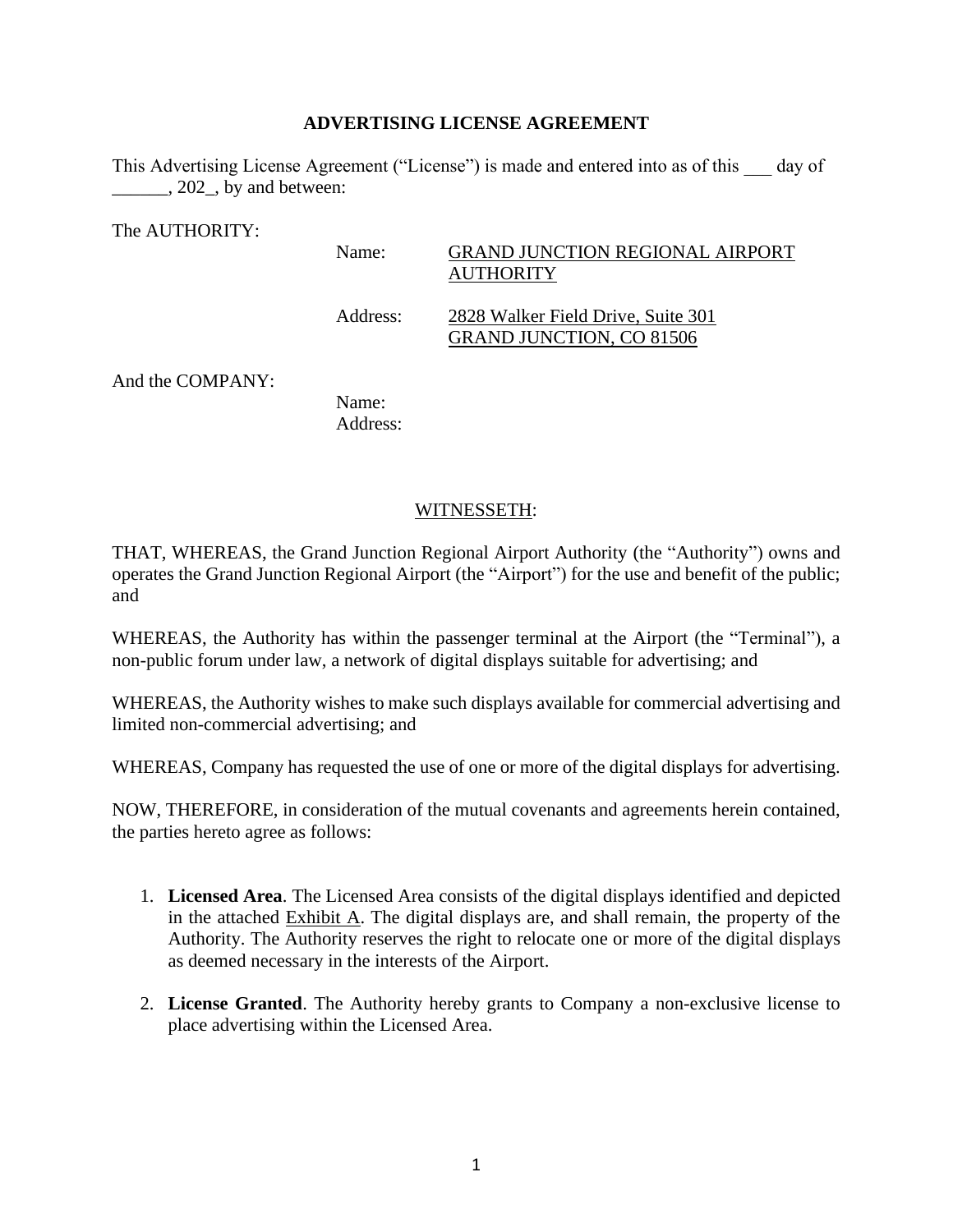- 3. **Permitted Uses**. Company shall use the Licensed Area solely for the purpose of placing and maintaining advertising consistent with the standards for audio, rotation, and similar and related matters set forth in the Authority's *Advertising Information Kit* in the attached Exhibit B. Upon Company's request, the Company may substitute its advertising no more frequently than every three (3) months.
- 4. **Permitted and Prohibited Content**. Company shall seek and obtain pre-approval from the Airport Director, or her designee, for all copy and content of advertising to be placed in the Licensed Area. Content must conform with the Authority's advertising guidelines, currently included in the *Policy on Non-Commercial Use of Grand Junction Regional Airport*, available on the Airport website, and as may be superseded or amended during the term of this License.
- 5. **Operation and Maintenance of Licensed Area.** The Authority shall be and remain responsible for the operation, maintenance and repair of the Licensed Area. Authority assumes no liability for lost revenue or profits or other damages, however calculated, if the Authority is unable, for any reason, to display Company's advertising within the Licensed Area.
- 6. **Term**. The term of this License shall commence on the date first written above and shall automatically continue on a month-to-month basis until May 31, 202\_, unless sooner terminated pursuant to Section 7 or Section 8.
- 7. **Termination**. Either party may terminate this License by providing at least fourteen (14) days' written notice of termination to the other party. If the fourteenth day after notice of termination is provided falls in the following month, the License shall terminate at the end of that month. By way of example, if notice of termination is provided on October 23rd, the License shall terminate on November 30<sup>th</sup>.

# 8. **Fees**.

- a. Amount of Fee. In return for the License granted hereunder, Company agrees to pay the Authority six hundred dollars (\$600.00) per month.
- b. Timing of Payment. Company shall pay the Authority by the first  $(1<sup>st</sup>)$  day of each month. The first month's payment may be prorated in the event that the term begins after the first  $(1<sup>st</sup>)$  day of the month.
- c. Unpaid Fees. If all sums Company is to pay the Authority under this License are not paid within thirty (30) days of the date when due, this License shall immediately terminate. Any subsequent request from Company to enter into a new Advertising License Agreement with the Authority shall be contingent upon settlement of Company's unpaid balance.